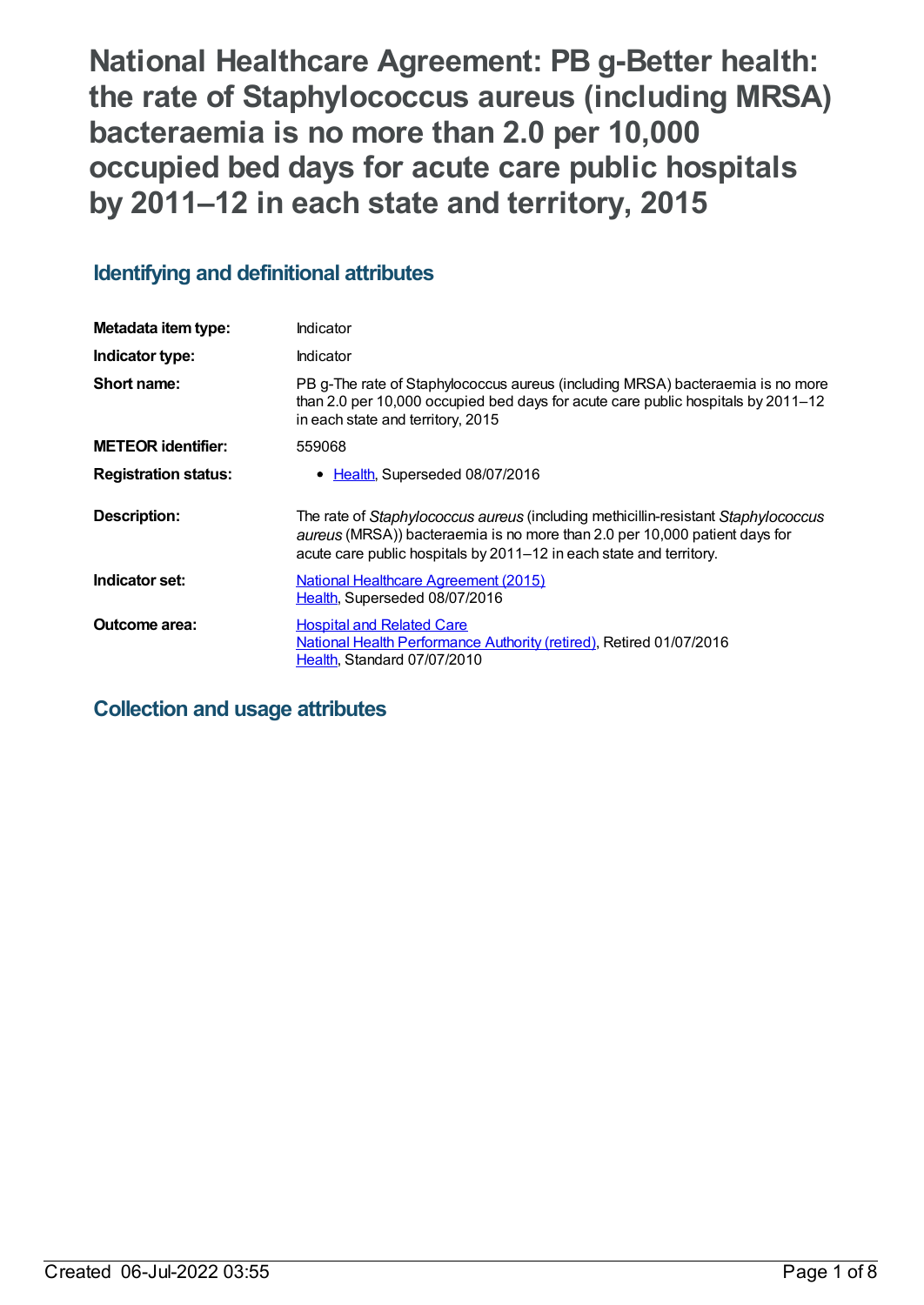**Computation description:** Acute care public hospitals are defined as all public hospitals including those hospitals defined as public psychiatric hospitals in the Public Hospital Establishment National Minimum Data Set. All types of public hospitals are included, both those focusing on acute care, and those focusing on non-acute or sub-acute care, including psychiatric, rehabilitation and palliative care.

> Unqualified newborns are included in the indicator. Hospital boarders and posthumous organ procurement are excluded from the indicator.

A patient-episode of *Staphylococcus aureus* bacteraemia (SAB) is defined as a positive blood culture for *Staphylococcus aureus*. For surveillance purposes, only the first isolate per patient is counted, unless at least 14 days has passed without a positive blood culture, after which an additional episode is recorded.

A *Staphylococcus aureus* bacteraemia will be considered to be healthcareassociated if: the first positive blood culture is collected more than 48 hours after hospital admission or less than 48 hours after discharge, OR, if the first positive blood culture is collected 48 hours or less after admission and one or more of the following key clinical criteria was met for the patient-episode of SAB:

- 1. SAB is a complication of the presence of an indwelling medical device (e.g. intravascular line, haemodialysis vascular access, CSF shunt, urinary catheter)
- 2. SAB occurs within 30 days of a surgical procedure where the SAB is related to the surgical site
- 3. An invasive instrumentation or incision related to the SAB was performed within 48 hours
- 4. SAB is associated with neutropenia (<1  $\times$  10<sup>9</sup>) contributed to by cytotoxic therapy

#### Exclusions:

Cases where a known previous positive test has been obtained within the last 14 days are excluded. For example: If a patient has SAB in which 4 sets of blood cultures are positive over the initial 3 days of the patient's admission only one episode of SAB is recorded. If the same patient had a further set of positive blood cultures on day 6 of the same admission, these would not be counted again, but would be considered part of the initial patient-episode. Note: If the same patient had a further positive blood culture 20 days after admission (i.e. greater than 14 days after their last positive on day 5), then this would be considered a second patient-episode of SAB. Denominator: include unqualified newborns, exclude posthumous organ procurement and hospital boarders.

See **[Establishment—number](file:///content/270045) of patient days, total N[N(7)]** for the definition of patient days. Also included in the denominator are patient days for unqualified newborns, which are not covered in the linked definition. Patient days for unqualified newborns must be reported in addition to patient days as defined in the link.

Analysis by state and territory is based on location of the hospital.

Presented as a number per 10,000 patient days.

Coverage: Denominator ÷ Number of patient days for all public hospitals in the state or territory.

Any variation from the specifications by jurisdictions will be footnoted and described in the data quality statement.

**Computation:** 10,000 patient days × (Numerator ÷ Denominator)

**Numerator:** SAB patient episodes (as defined in the Computation description) associated with acute care public hospitals.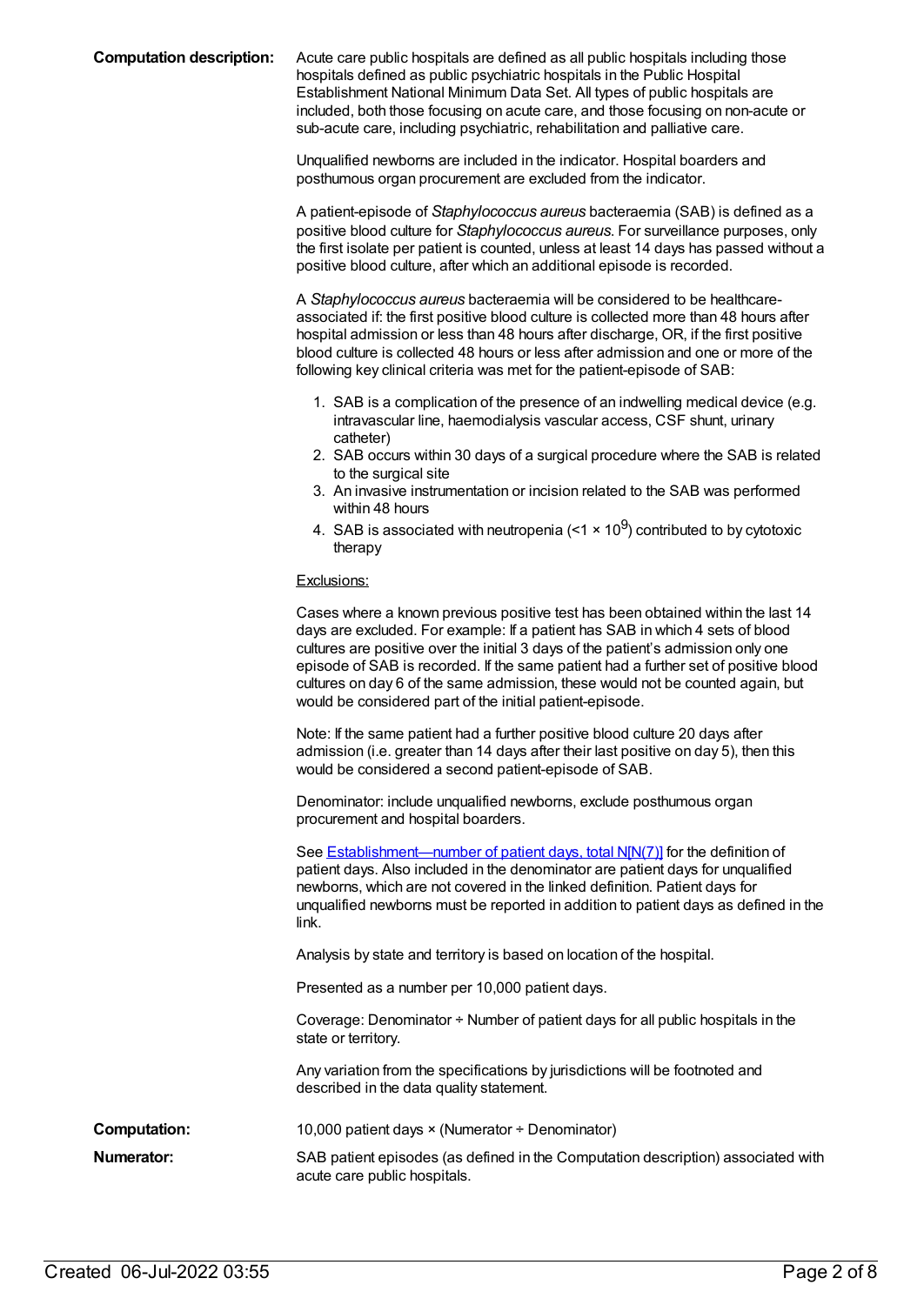| Numerator data elements: | -Data Element / Data Set-                                  |
|--------------------------|------------------------------------------------------------|
|                          | Data Element                                               |
|                          | Person-Staphyloccocus aureus bacteraemia episode indicator |
|                          | <b>Data Source</b>                                         |
|                          | State/territory infection surveillance data                |
|                          | Guide for use                                              |
|                          | Data source type: Administrative by-product data           |
|                          | Data Element / Data Set-                                   |
|                          | Data Element                                               |
|                          | Person-person identifier                                   |
|                          | Data Source                                                |
|                          | State/territory infection surveillance data                |
|                          | Guide for use                                              |
|                          | Data source type: Administrative by-product data           |
|                          |                                                            |

**Denominator:** Number of patient days for public acute care hospitals under surveillance (i.e. only for hospitals included in the surveillance arrangements).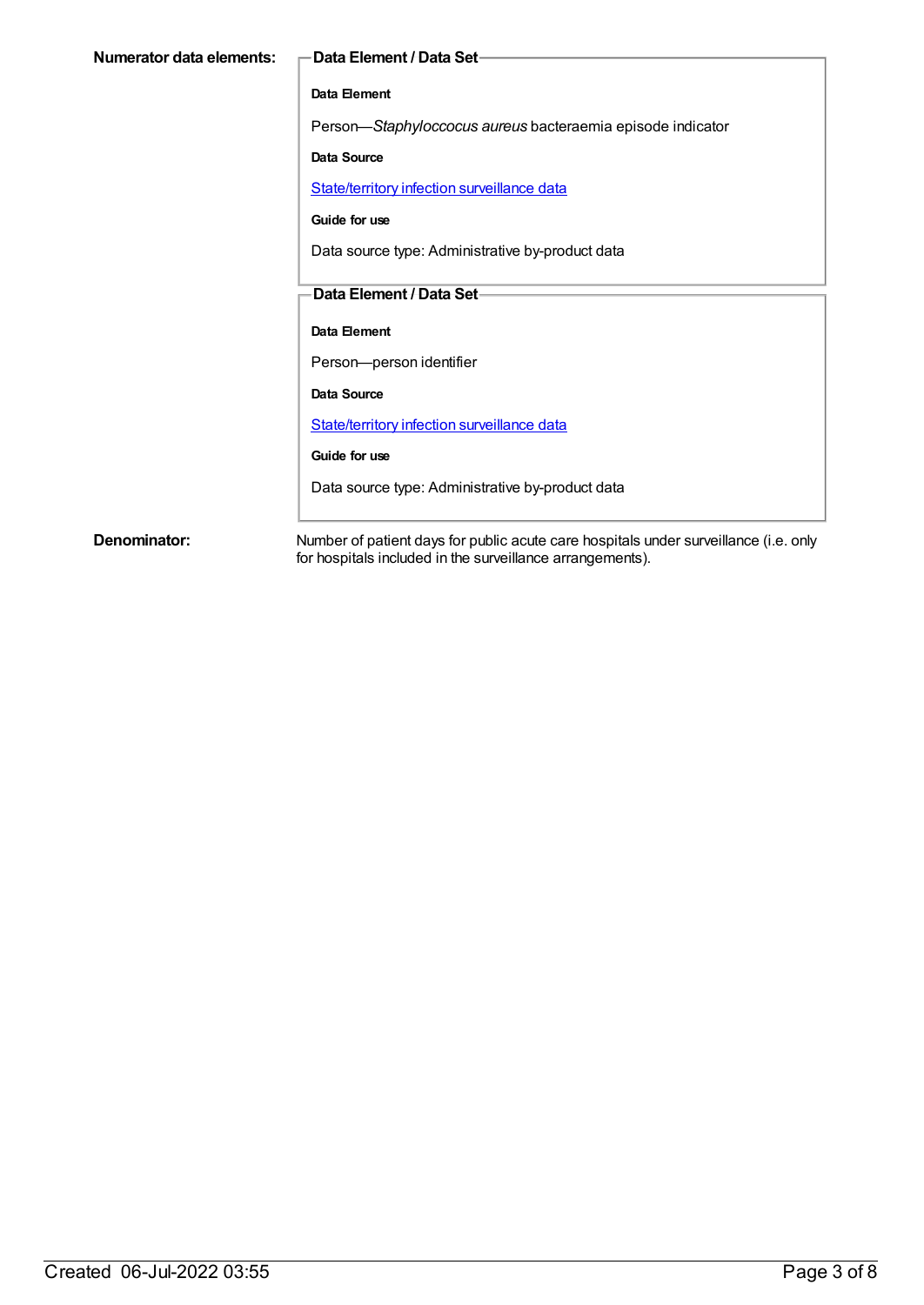#### **Denominator data elements:**

#### **Data Element / Data Set**

#### **Data Element**

Episode of admitted patient care—admission date

#### **Data Source**

[State/territory](https://meteor.aihw.gov.au/content/426458) admitted patient data

**Guide for use**

Data source type: Administrative by-product data

#### **Data Element / Data Set**

#### **Data Element**

Episode of admitted patient care—separation date

**Data Source**

[State/territory](https://meteor.aihw.gov.au/content/426458) admitted patient data

**Guide for use**

Data source type: Administrative by-product data

#### **Data Element / Data Set**

**Data Element**

Establishment—*Staphyloccocus aureus* bacteraemia surveillance indicator

**Data Source**

[State/territory](https://meteor.aihw.gov.au/content/426458) admitted patient data

#### **Guide for use**

Data source type: Administrative by-product data

### **Data Element / Data Set**

#### **Data Element**

Establishment—organisation identifier (Australian)

**Data Source**

[State/territory](https://meteor.aihw.gov.au/content/426458) admitted patient data

#### **Guide for use**

Data source type: Administrative by-product data

**Disaggregation:** 2010–11, 2011–12, 2012–13 (updated for resupplied data), 2013-14—State and territory, by:

> Methicillin-resistant *Staphylococcus aureus* (MRSA)/Methicillin-sensitive *Staphylococcus aureus* (MSSA)

Some disaggregation may result in numbers too small for publication.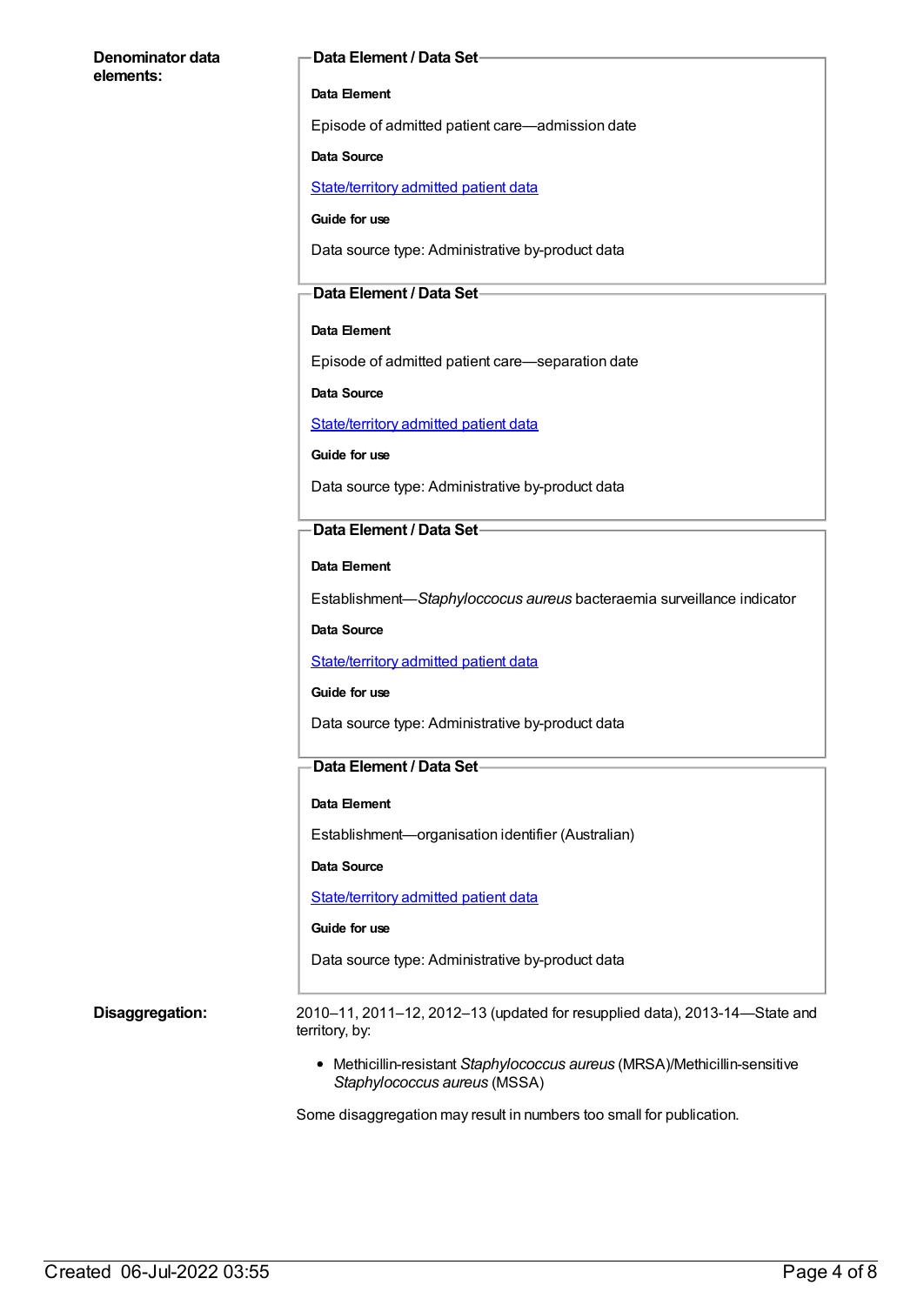#### **Disaggregation data elements:**

#### **Data Element / Data Set**

#### **Data Element**

Establishment—Australian state/territory identifier

#### **Data Source**

[State/territory](https://meteor.aihw.gov.au/content/402699) infection surveillance data

#### **Guide for use**

Data source type: Administrative by-product data

#### **Data Element / Data Set**

### **Data Element**

Methicillin-resistant *Staphylococcus aureus* (MRSA)/Methicillin-sensitive *Staphylococcus aureus* (MSSA) indicator

**Data Source**

[State/territory](https://meteor.aihw.gov.au/content/402699) infection surveillance data

**Guide for use**

Data source type: Administrative by-product data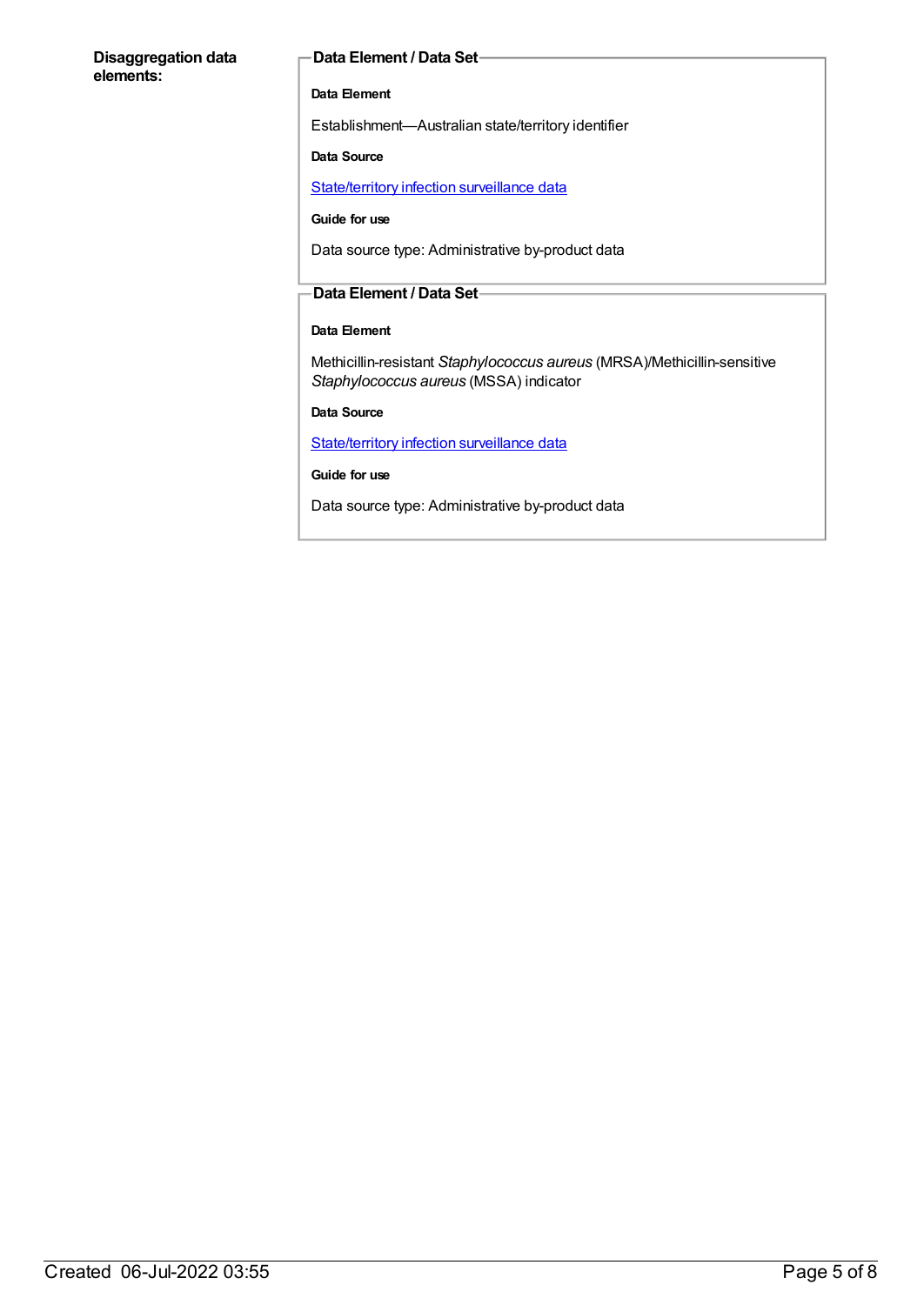**Comments:** Most recent data available for 2015 National Healthcare Agreement (NHA) performance reporting: 2013–14.

Baseline: 2009–10.

The number of SAB patient episodes associated with acute public hospitals under surveillance includes SAB patient episodes associated with all public hospitals, and the number of patient days for public acute care hospitals under surveillance includes the number of patient days for all public hospitals under surveillance.

For some states and territories there is less than 100 per cent coverage of hospitals. This may impact on the reported rate. For those jurisdictions with incomplete coverage of acute care public hospitals (in the numerator), only patient days for those hospitals that contribute data are included (in the denominator). Specifically, if a hospital was not included in the SAB surveillance arrangements for part of the year, then the patient days for that part of the year are excluded. If part of the hospital was not included in the SAB surveillance arrangements (e.g. children's wards, psychiatric wards), then patient days for that part of the hospital are excluded. Patient days for 'non-acute' hospitals (such as rehabilitation and psychiatric hospitals) are included if the hospital was included in the SAB surveillance arrangements, but not otherwise. However, all these patient days are included in the coverage rate denominator measure of total number of patient days for all public hospitals in the state or territory.

Some states operated a 'signal surveillance' arrangement for smaller hospitals whereby the hospital notifies the appropriate authority if a SAB case is identified, but the hospital is not considered to have formal SAB surveillance as per larger hospitals. Where this arrangement is in place, these hospitals should be included as part of the indicator. That is, SAB patient episodes and patient days should be included as 'under surveillance'.

Only episodes associated with acute public hospital care in each jurisdiction should be counted. If a case is associated with care provided in another jurisdiction (cross border flows) then it is reported, where known, by the jurisdiction where the care associated with the SAB occurred.

There may be patient episodes of SAB identified by a hospital which did not originate in the identifying hospital (as determined by the definition of a patient episode of SAB), but in another public hospital. If the originating hospital is under surveillance, then the patient episode of SAB should be attributed to the originating hospital and should be included as part of the indicator. If the originating hospital is not under SAB surveillance, then the patient episode is unable to be included in the indicator.

Patient episodes associated with care provided by private hospitals and nonhospital health care are excluded.

Patient days for unqualified newborns are included. Patient days for hospital boarders and posthumous organ procurement are excluded.

Almost all patient episodes of SAB will be diagnosed when the patient is an admitted patient. However, the intention is that patient episodes are reported whether they were associated with admitted patient care or non-admitted patient care in public acute care hospitals.

Where there is significant variation, for example non-coverage of cases diagnosed less than 48 hours after admission, in the data collection arrangements it will affect the calculation of values across states and territories.

Variation in admission practices across jurisdictions will influence the denominator for this indicator, impacting on the comparability of rates.

Jurisdictional manuals should be referred to for full details of definitions used in infection control surveillance.

### **Representational attributes**

**Representation class:** Rate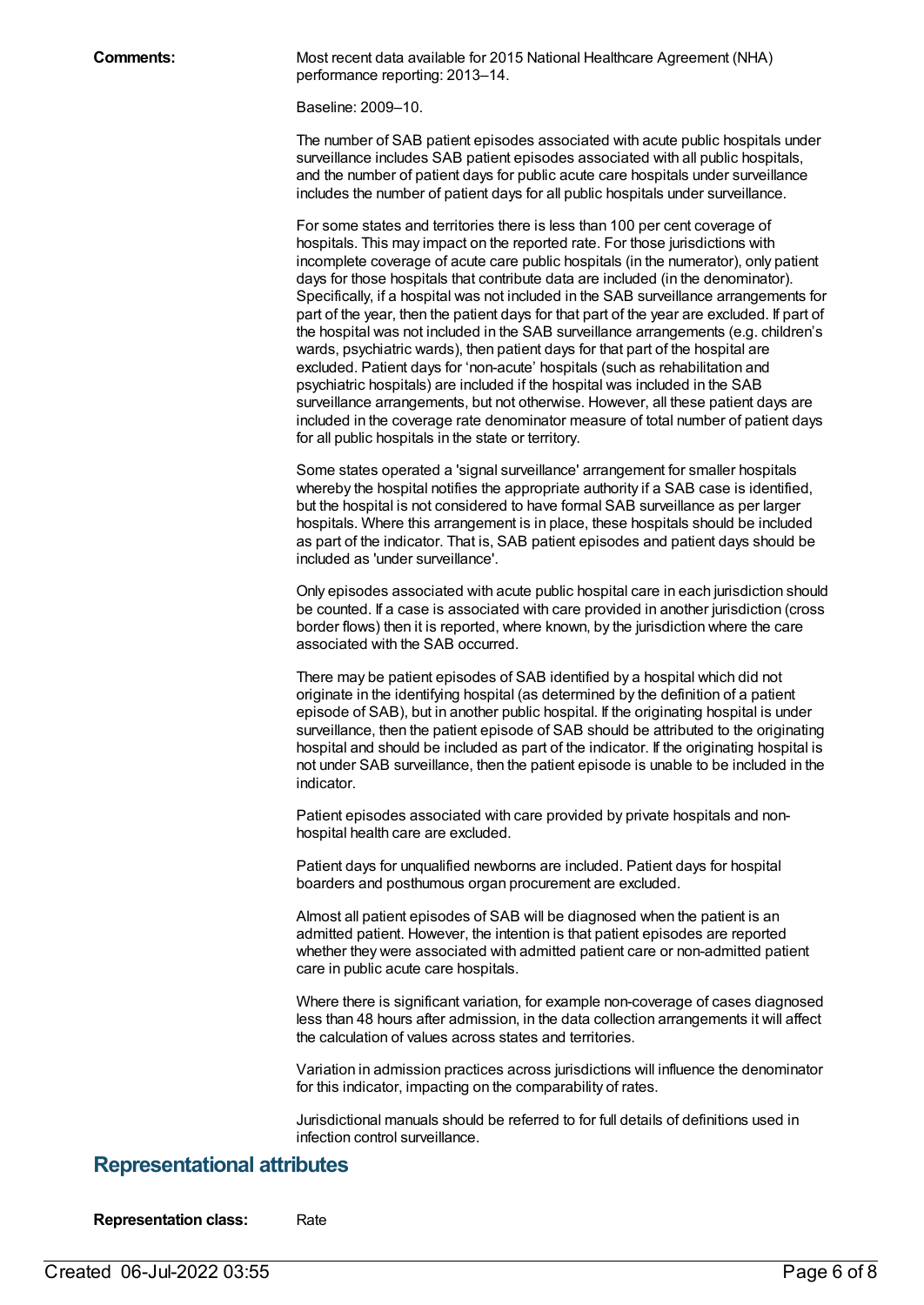| Data type:       | Real         |
|------------------|--------------|
| Unit of measure: | Episode      |
| Format:          | <b>NN[N]</b> |

### **Data source attributes**

| Data sources: | Data Source                                 |
|---------------|---------------------------------------------|
|               |                                             |
|               | State/territory admitted patient data       |
|               | Frequency                                   |
|               | Annual                                      |
|               | Data custodian                              |
|               | State/territory health authorities          |
|               | Data Source                                 |
|               | State/territory infection surveillance data |
|               | Frequency                                   |
|               | Annual                                      |
|               | Data custodian                              |
|               | State/territory health authorities          |

# **Accountability attributes**

| <b>Reporting requirements:</b><br><b>Organisation responsible</b><br>for providing data: | National Healthcare Agreement<br>Australian Institute of Health and Welfare                                                                                                                                             |
|------------------------------------------------------------------------------------------|-------------------------------------------------------------------------------------------------------------------------------------------------------------------------------------------------------------------------|
| <b>Benchmark:</b>                                                                        | National Healthcare Agreement Performance Benchmark<br>The rate of Staphylococcus aureus (including MRSA) bacteraemia is no more than<br>2.0 per 10,000 occupied bed days for acute care public hospitals by 2011-12 in |
| Further data development /<br>collection required:                                       | each State and Territory.<br>Refer: http://www.federalfinancialrelations.gov.au/content/npa/healthcare/national-<br>agreement.pdf<br>Specification: Final, the measure meets the intention of the indicator.            |

### **Source and reference attributes**

# **Relational attributes**